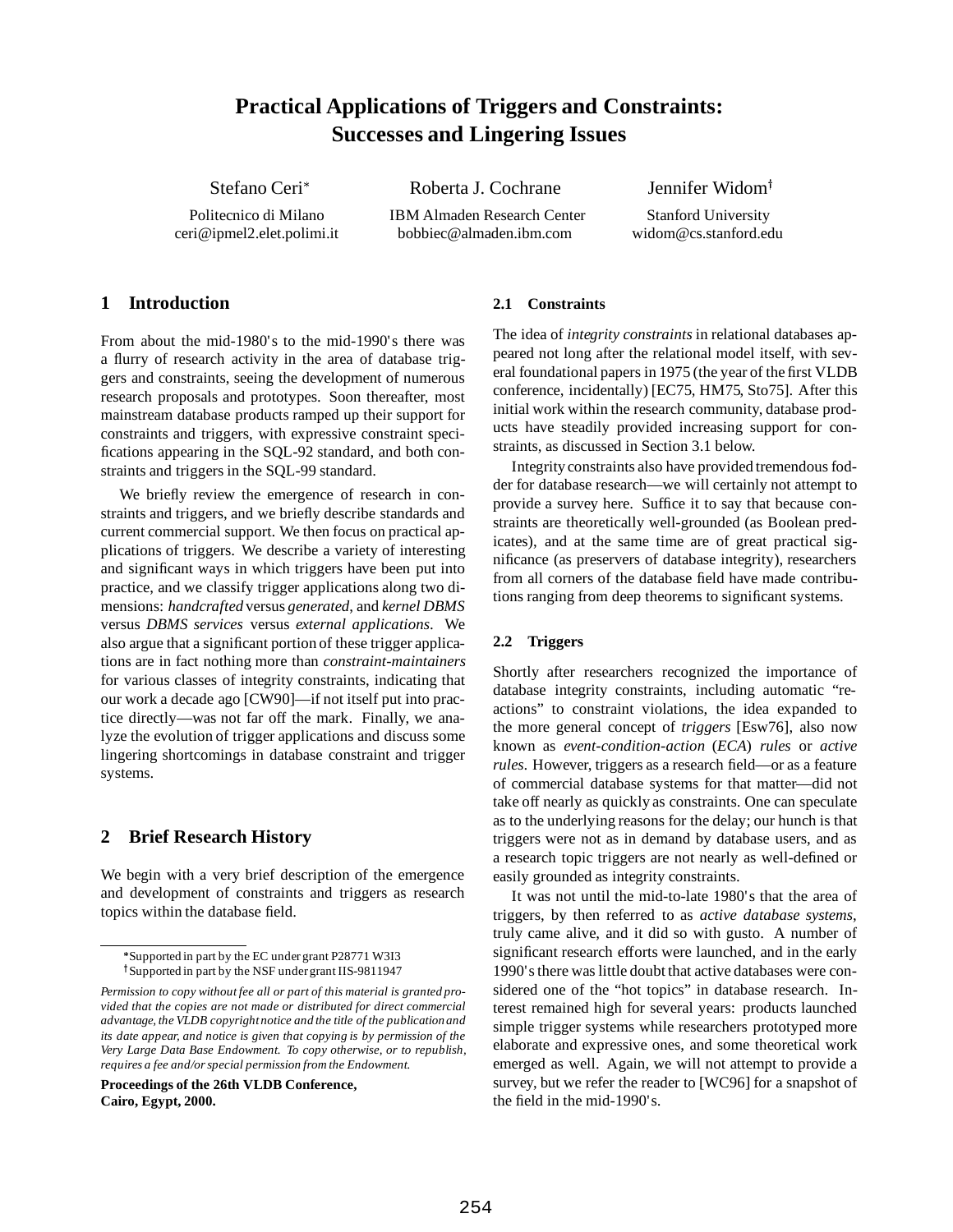### **3 Standards and Products**

Let us now briefly examine how constraints and triggers have developed in commercial database products, and discuss their standardization. We will go into a bit more depth than in Section 2 since the core topic of this paper is applications built within or upon commercial support, but again, we are not attempting to provide a comprehensive survey or tutorial.

#### **3.1 Constraints**

The SQL-92 (and subsequent SQL-99) standard provides several mechanisms for specifying integrity constraints. The most common kinds of constraints—*keys*, *non-null constraints*, and *referential integrity*—each have their own syntax and enforcement mechanisms [UW97]. Of interest in relationship to triggers is the fact that referential integrity constraints can be specified with particular actions to be taken upon violations, such as *cascaded delete* or *set null*.

The more general *check* constraints are associated with a given database table. SQL-like syntax is used to specify conditions that must hold for each tuple of the table, and the conditions are checked on inserts and updates to the table. Although the SQL-92 standard permits subqueries within *check* constraints, thereby enabling *check* constraints to be used for multi-tuple and multi-table constraints, most products do not support this feature. General constraints that are not specific to a single table can be specified by SQL-92 *assertions*, although again many products do not support this level of generality. Finally, *domain* constraints can be specified to constrain all values in all columns of the domain, or any value cast to the domain.

Although constraints are specified declaratively, every constraint implicitly specifies:

- A set of *events* after which the constraint is checked generally any database operation that could cause the constraint to become violated.
- An *action* to be taken if the constraint is violated usually raising an error and/or generating a rollback, with some more interesting cases such as referential integrity as described above.

When a constraint is first defined or when new data is loaded, the system verifies the constraint against the data. Thereafter the *events* are monitored and *actions* executed to ensure that the database state always satisfies the constraint as specified.

#### **3.2 Triggers**

Although trigger support was not included as part of the SQL-92 standard, triggers were supported by some products already in the early to mid-1990's. The SQL-99 standard has extensive coverage of triggers, and today all major relational DBMS vendors have some support for triggers.

Unfortunately, because the standard was influenced by preexisting product support, and many products do not do a good job integrating constraints and triggers, most products support only a subset of the SQL-99 trigger standard and most do not adhere to some of the more subtle details of the execution model [CPM96]. Furthermore, some trigger implementations rely on proprietary programming languages for specifying parts of their triggers, which makes portability across different DBMS's difficult.<sup>1</sup>

In contrast to declarative constraints, triggers are explicitly procedural. A trigger is activated whenever a specified *event* occurs, usually an *insert*, *delete*, or *update* on a particular table. Once activated, an optional specified *condition* is checked and, if the condition is true (or omitted), an *action* is executed. There are a number of important details to the specification and execution semantics of triggers, only a few of which are covered here.

Triggers have an *activation time* (either *before*, *after*, or *instead of* the triggering event), and a *granularity* (either *row-level* or *statement-level*). There are some obvious as well as some subtle distinctions in the way triggers behave depending on which settings are selected. Each trigger has access to the old and new values of the row or statement affected by the event, by means of *transition variables* (OLD and NEW) and *transition tables* (OLD TABLE and NEW TABLE). Conditions can be arbitrary predicates, and actions are stored procedures which may include SQL statements, control constructs, and calls to user-defined functions. Note that user-defined functions invoked by a trigger action may have side effects that fall outside of DBMS control (including possibly calling the DBMS itself).

Trigger support in DBMS products is variable, with typical deviations from the standard including, e.g., restrictions on predicates in trigger conditions, restrictions on references to transition variables or tables, raising exceptions after a certain number of trigger activations, and trigger actions specified using proprietary languages as discussed above.

#### **3.3 Constraints and Triggers in Products**

Products also vary considerably in terms of their integration of constraint and trigger facilities. Historically, some products (e.g., Sybase) offered only triggers, relying on applications to implement any declarative constraints they needed using triggers (perhaps following the methodology of [CW90]). Eventually built-in constraints were added to these products for performance, usability, and to conform to the SQL standard. At the same time, other products (e.g., IBM DB2) initially supported constraints only. Although very expressive declarative constraints were allowed, trig-

<sup>1</sup> We expect this last issue to dissolve if the *Persistent Stored Modules* (*SQL-PSM*) languagebecomes standardized,or if a languagesuch as Java becomes adopted widely for databaseprocedures.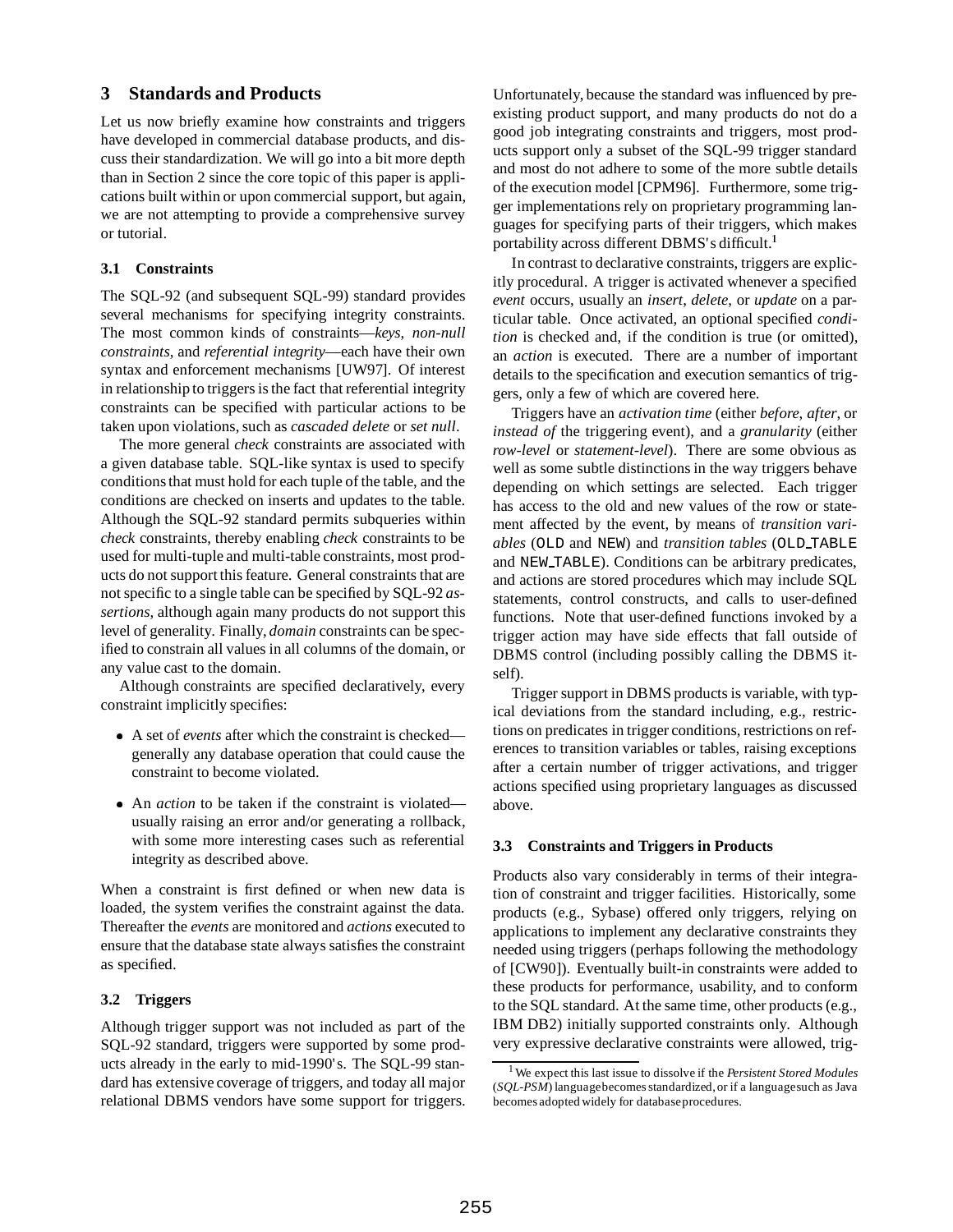|             | Embedded in DBMS Kernel | <b>DBMS</b> Services              | <b>External Applications</b> |
|-------------|-------------------------|-----------------------------------|------------------------------|
| Handcrafted | Metadata management,    |                                   | Business rules, Scheduling,  |
|             | Internal audit trails   | N/A                               | Supply chain management      |
|             |                         |                                   | Web applications             |
| Generated   | Referential integrity,  | Replication, Extenders,           | Workflow management          |
|             | Materialized views      | Audit trails, Migration, Alerters |                              |

Figure 1: Classification and examples of trigger applications

gers were added to these products eventually based on application needs, and again to conform to the standard.

The important point to note is that the marketplace has dictated that separate support for both constraints and triggers is appropriate.

# **4 Trigger Applications**

Now that we have reviewed triggers and constraints briefly, both from a research and commercial standpoint, let us take a look at how the functionality has been deployed in real applications.

In Figure 1 we characterize trigger applications along two dimensions. The vertical dimension distinguishes between those triggers that are written by hand for a specific application (*handcrafted*), versus "generic" trigger sets that are produced automatically for a specific purpose, usually parameterized for a given application (*generated*). In the horizontal dimension, on the far right are applications that reside entirely outside of the DBMS, creating triggers and (possibly) responding to trigger actions through the database system's client API. The middle column represents trigger applications that are constructed by the DBMS vendor or a third-party, generally to provide a service or to enhance a specific database functionality. The far left column represents trigger-like behavior built into the kernel of the DBMS. For the last class of applications, the trigger system of the DBMS may be used to prototype the desired functionality, but eventually the behavior is hard-coded into the kernel, in order to circumvent security restrictions, achieve higher performance, or to program declarative behavior that procedural triggers cannot simulate with complete accuracy.

Although not perfect, the dimensions in Figure 1 enable us to classify trigger applications as well as to characterize their evolution. In Sections 5 and 6 we discuss generated and handcrafted trigger applications, respectively. Then in Section 7 we discuss the general evolution of trigger applications, and in Section 8 we attempt to provide a more fine-grained classification than in Figure 1.

# **5 Generated Triggers**

Our own early work established that triggers can be generated automatically for a wide class of applications, including constraint maintenance [CW90], materialized view maintenance [CW91], and managing semantic heterogeneity [CW93]. An entire database design framework based on trigger generation is presented in [CF97]. The primary idea behind all of this work is that in many cases the desired end result of trigger behavior can be specified declaratively (e.g., *maintain this constraint*, or *keep this view consistent with the base data*), and a set of procedural triggers can be generated automatically from the declarative specifications. This approach can guarantee correctness (which is no minor matter when it comes to triggers), and it frees the user from the detailed and error-prone task of constructing a trigger set by hand. We will argue that a large fraction of useful trigger applications can be approached in this manner—in fact many of them fall into the more specific constraint-maintaining category—even if such triggers are hard-coded today.

### **5.1 Internal Generated Triggers**

As pointed out by Figure 1, two classic instances where triggers can be used to support kernel database functionality are *referential integrity* and *materialized views*. As discussed in Section 3.1, referential integrity is the only built-in constraint type that allows a variety of different actions to occur when the constraint is violated, with the desired actions specified declaratively by the user. Generating a set of triggers to support a single referential integrity constraint with any of the available actions is a straightforward exercise (one that we often assign in our introductory database courses), although there are some subtleties to maintaining multiple referential integrity constraints using triggers [Hor92]. It also is possible to generate a set of triggers that will keep a materialized view consistent with the base data—either naive triggers that recompute the view, or more complicated ones that maintain it incrementally [BDD<sup>+</sup> 98, CW91, LSPC00].

For both referential integrity and materialized views, triggers are a natural and easy mechanism for implementing the desired functionality: with a trigger system in hand, one can provide referential integrity and materialized view support in no time. However, these features also are very intrinsic to database performance, and they are tied up with authorization and transactional issues as well. As a result, most DBMS's will select to implement separate, specialpurpose, highly-tuned components for referential integrity and materialized views. It would certainly be nice if trigger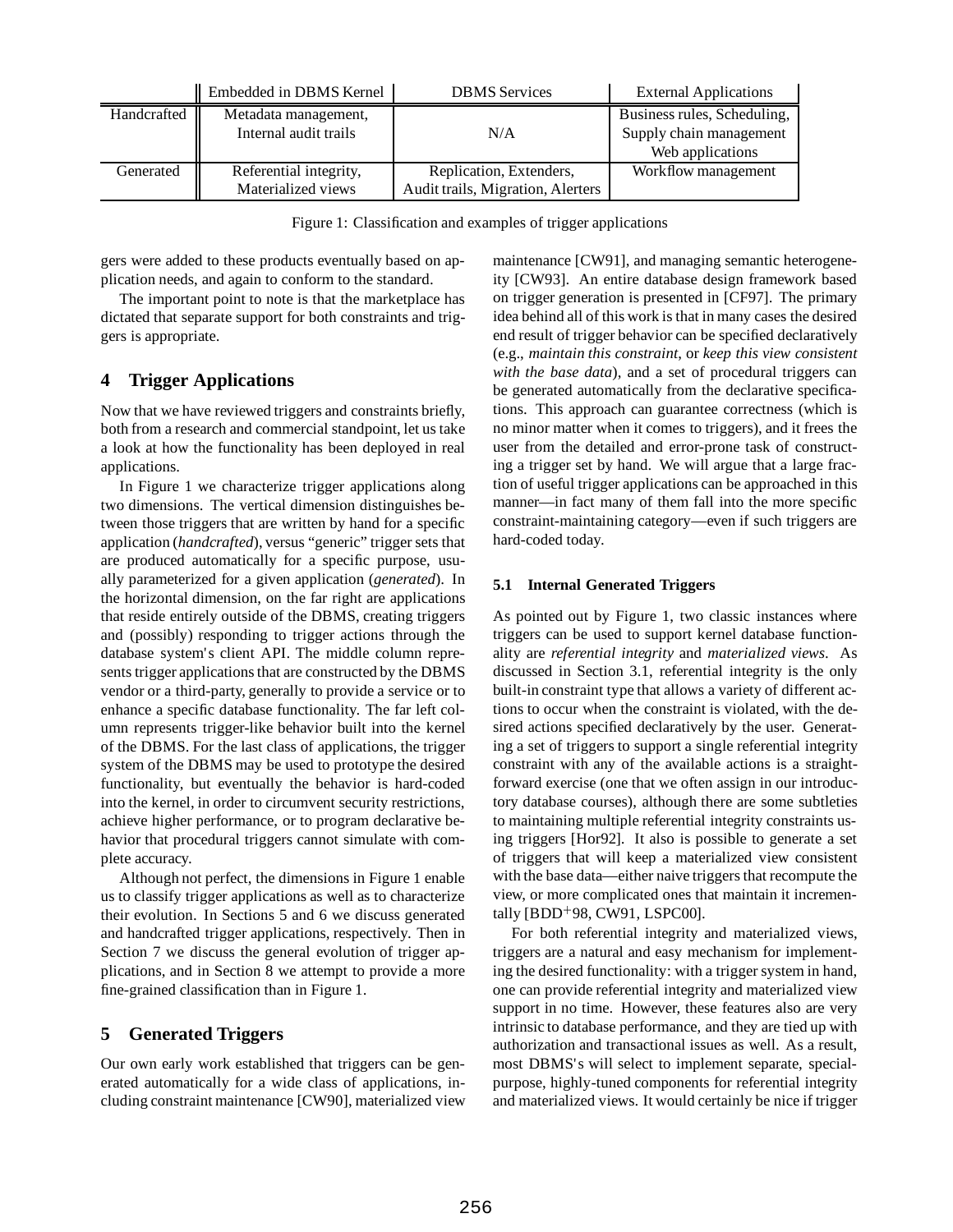systems were fast, scalable, and flexible enough to be used for kernel activities instead of hard-coding them, with no loss of performance or functionality. In the meantime, triggers still provide an excellent means of rapidly prototyping functionality that may end up hard-coded within the kernel of the DBMS.

### **5.2 Generated Triggers for Services**

Moving away from the database kernel, we come to one of the widest and most useful classes of trigger applications: those that can be generated automatically to support a feature or service that enhances the functionality of a database system (second row, middle column of Figure 1). In fact, some purveyors of early "extensible" database systems, which led to today's prevalent object-relational DBMSs, suggested that two of the main features comprising extensibility were objects and active rules [LLPS91, SK91, SRL<sup>+</sup> 90]. Trigger-based services in this class can be designed and implemented by the database system vendor, or provided by third-parties.

Three example applications in this class noted in Figure 1 but not discussed beyond this paragraph are *audit trails*, *migration*, and *alerters*. It should be clear that automatically-generated triggers can easily be used to maintain logs that capture database activity for auditing purposes. In fact, audit trails were one of the earliest suggested applications of triggers, and the ability to generate audit trails still remains a "benchmark" for trigger languages and systems.<sup>2</sup> Triggers also can be used during the process of migrating data from one table or schema (or even DBMS) to another, to ensure consistency when updates occur during the migration process. This application is similar to replication, discussed momentarily in Section 5.2.1. Finally, *alerters* allow users to register for certain database conditions to become true, in which case the user is notified and data may be sent along with the notification, but no action on the database itself is usually taken. Note that in some ways alerters are very similar to integrity constraints, except in the case of alerters a condition becoming true results only in a message being sent, rather than in an error and/or rollback. Furthermore, we expect that alerters may generate orders of magnitude more trigger instances on a given table, as discussed in Section 9 below.

### **5.2.1 Replication**

Most database systems include features for replicating data automatically between tables in a given database schema, across schemas within the same database server, or across servers and even vendors. Tables may be replicated exactly, or the replicated tables may be specified as more complicated expressions (views, essentially) over the source tables

[Tho97]. In all cases, the fundamental operation is to capture changes at source tables and propagate them to replicas. This application shares many obvious similarities with materialized views and can similarly rely on automaticallygenerated triggers, but it requires interactions outside of the kernel DBMS while materialized views are primarily internal.

Triggers are widely used for the "capture" phase of replication services at a minimum. Triggers also may be used for the "propagate" phase, although because propagation may be decoupled from the transactional semantics of the underlying database systems, in some cases triggers may not be expressive or flexible enough to achieve the desired behavior. For example, in many systems the propagation of updates to replicas is purely time-driven, and most trigger systems currently do not support time-based events.

#### **5.2.2 Extenders**

Another widely deployed service supported by triggers is maintaining data structures stored either internally or externally to the database (e.g., specialized indexes) that need to stay consistent with base data stored in the database. Triggers capture changes to the base data and propagate them to the specialized structures. More generally, triggers can provide the "glue" for applying any specialized functions, both internal and external to the DBMS, to specialized data stored in the DBMS. There are numerous *extenders* of this form relying on triggers today, for example we immediately counted eleven that we know of developed by outside vendors to run on IBM's DB2. A few examples are discussed briefly in the next paragraph.

Extenders for multimedia data (image, audio, video, etc.) all use automatically-generated triggers. Triggers are used on insertions to validate multimedia input and generate useful metadata. Other triggers are used subsequently to keep data and metadata synchronized. Triggers are also used heavily in text extenders: When a row is inserted containing a text attribute, a trigger will automatically create a handle for the text, place the text in a specialized external index, and place the handle in the actual base row. Other triggers will ensure that the level of indirection is followed, and will keep the external text index consistent when text data is modified. XML extenders behave similarly, although the trigger actions are more complex. XML documents can be parsed and validated automatically by triggers; document components are then separated and stored in specialized indexes to enable structural searches.

#### **5.3 External Generated Triggers**

Generating triggers from declarative specifications is a natural approach to take for DBMS services as discussed in the previous section, since such services tend to be parameterized, only moderately configurable, and relatively simple to specify. For trigger applications that are completely

<sup>&</sup>lt;sup>2</sup>The main issue here is that if one is interested in a complete audit trail (including actions that may ultimately be rolled back), triggers must have the ability to be activated by uncommitted events.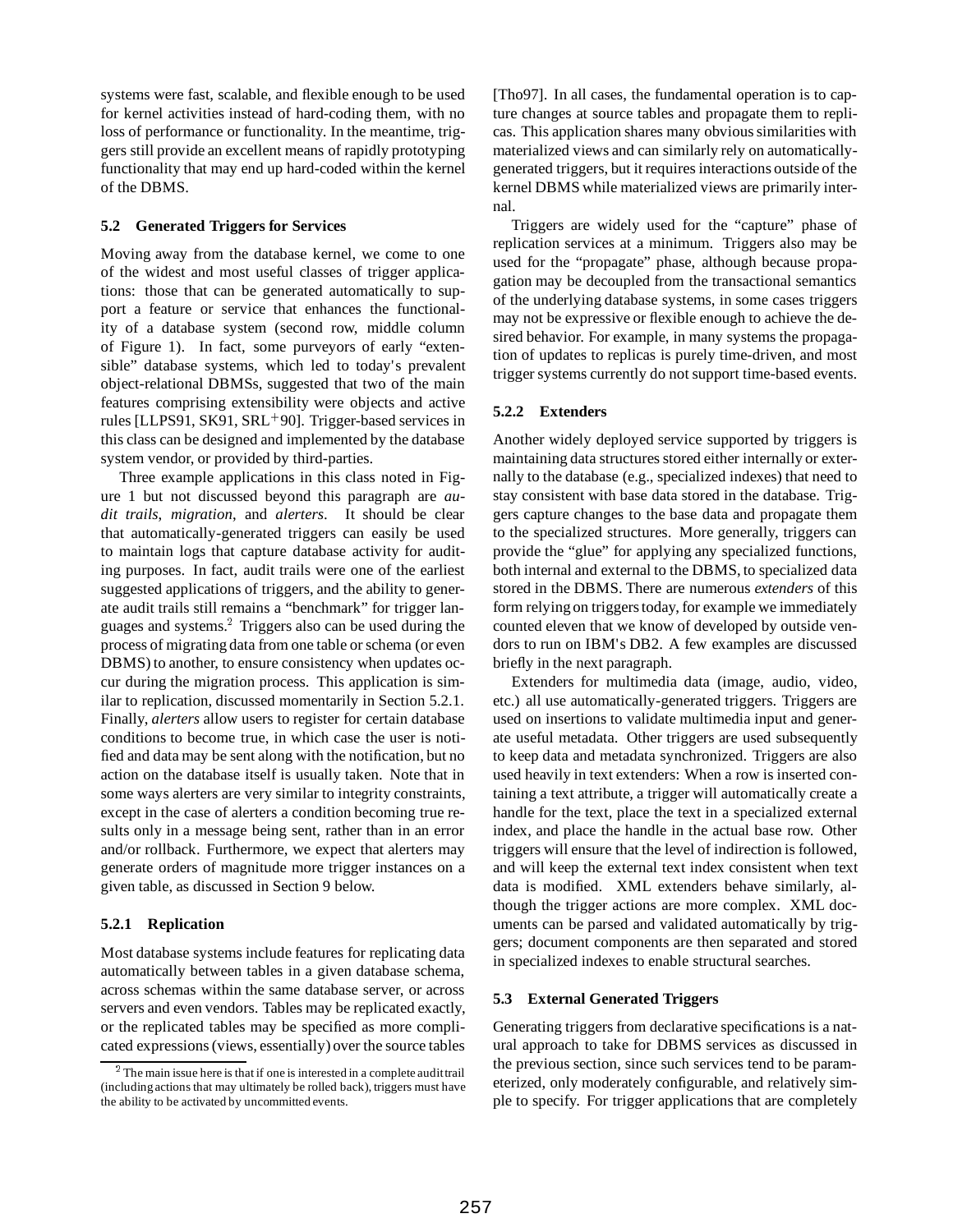external to the DBMS, automatic trigger generation is less prevalent, although one important example in this class is *workflow management*.<sup>3</sup>

It is interesting to note that workflow management was one of the earliest suggested applications of expressive triggers [DHL90], although initial work did not propose automatic trigger generation. In recent developments in the commercial sector, Oracle's *Workflow Builder* [Ora00] and Informix's *Media360* package [Inf00] both provide tools that generate triggers automatically from higherlevel workflow specifications, an approach also suggested in [BBC<sup>+</sup> 97].

# **6 Handcrafted Triggers**

Handcrafted triggers generally support logic that is very specific to the application at hand. In many cases, handcrafted trigger applications cannot be expressed declaratively. In some cases, even if a declarative specification is possible, it simply may not be worthwhile to write a "trigger generator" if the trigger set will be instantiated only a small number of times. We have found that most handcrafted trigger applications reside entirely outside of the DBMS, i.e., the upper-right entry in Figure 1, and we were unable to uncover any handcrafted trigger applications providing a DBMS service (the upper-middle entry)—by nature, services tend to be parameterized and simple enough that they can be specified declaratively.

### **6.1 Internal Handcrafted Triggers**

Two uses for handcrafted triggers within the kernel of a DBMS are for *metadata management*, and to maintain customized *internal audit trails* for system administrators. As an example of using internal triggers for metadata management, we are familiar with the details of system catalogs in IBM's DB2 product. For performance, DB2 maintains complex, optimized internal data structures (*descriptors*) that are used during query compilation. These descriptors are derived from the values of other catalog attributes, and they encode (among other things) table statistics. When table statistics are updated, triggers propagate the new statistical values to keep the descriptors consistent. While the function of these triggers is to maintain integrity constraints among catalog data, the details of the data structures are complex, low-level, and subject to adjustments, so it made sense to handcraft a set of triggers to propagate updates in an efficient and correct manner.

### **6.2 External Handcrafted Triggers**

Handcrafted, external triggers are in some sense the most straightforward deployment of triggers, although these applications also can be the most error-prone. Each trigger or set of triggers is written by an application developer to support application-specific logic that can be managed in part by the DBMS. Often, such triggers are used simply to invoke functions that perform actions external to the DBMS. However, external handcrafted triggers also may be used to maintain auxiliary information within the database that is dependent on the application and may not be easy to specify declaratively. For example, triggers might compute derived columns for each tuple in a table using applicationdefined "black box" computations, or they might tag inserted and updated rows with a timestamp and/or operation type.

There are a number of broad classes of external handcrafted trigger applications worth noting, as shown in Figure 1: *business rules*, *scheduling*, *supply chain management*, and *Web applications*. In each of these classes, although the overall goal may be the same across applications, the specifics of a given application—e.g., the business logic of a particular enterprise, the constraints of a particular scheduling problem—vary enough that a generic system for generating triggers from a declarative specification does not seem feasible.

The fact that handcrafting triggers is difficult has been recognized for quite some time with no broadly applicable solution to date. There is clearly room for trigger programming "wizards" that:

- 1. Allow the application developer to specify an external trigger-based application in a higher-level language.
- 2. Translate the specification into triggers.
- 3. Provide some analysis tools for identifying how the generated triggers will interact.

This approach follows the general approach of [CW90, CW91, CW93], but we are suggesting its use for applications that are somewhat less declarative than the applications discussed in those papers, i.e., the tools would target applications that are nearly always handcrafted today. Some headway has been made in this direction for business rules [Ros97], but primarily applying to business rules that effectively enforce integrity constraints.

We attempted to quantify the number of triggers that are typical in a handcrafted external application, in part to determine whether weak points in trigger scalability are relevant. In one scheduling application that we studied, there were a total of 25 triggers defined over 6 tables. About half of the triggers were defined over two auxiliary tables that were needed to encode the application logic and control the firing of other triggers. Even with this relatively modest number of triggers, they were difficult to write and cumbersome to maintain, and inadvertently contained avoidable recursive logic. By contrast, in a Web application we

<sup>3</sup> Admittedly, *business rules* and *scheduling* are similar applications that might use automatic trigger generation, but to date these applications have not done so to the extentof workflow, so we leave business rules and scheduling in the "handcrafted" category.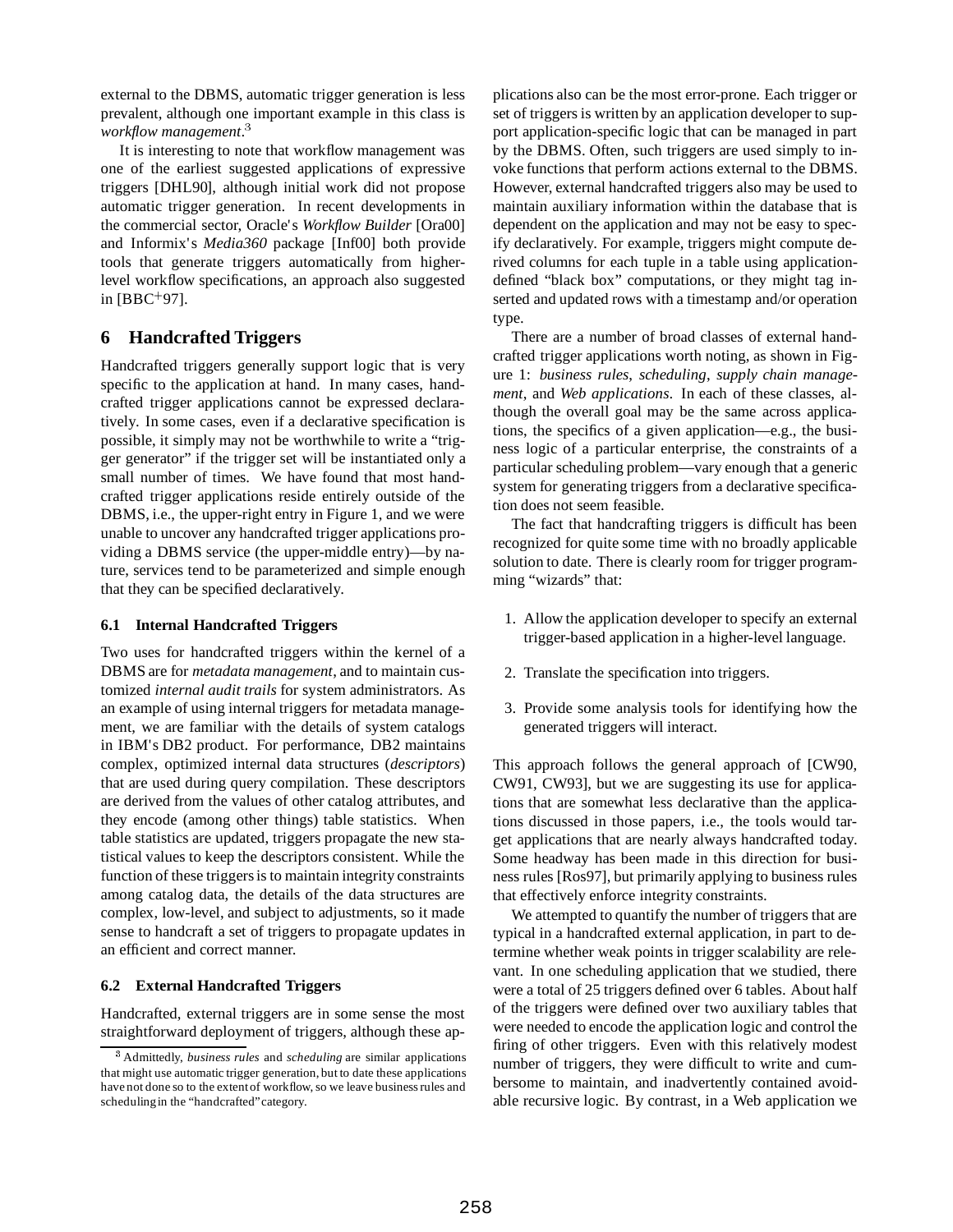studied there were over 100 triggers. However, the triggers were spread across nearly 30 tables and served largely to log relevant updates, so trigger interactions were not a serious problem.

# **7 Evolution of Trigger Applications**

Early trigger applications tended to be external and handcrafted. Trigger systems were touted as the mechanism that would allow databases to become "knowledge bases," with built-in rule-based reasoning capabilities. This claim turned out to be too strong for at least two reasons: trigger performance was not adequate for the large number of rules anticipated in deployed knowledge bases, and trigger interactions were cumbersome and difficult to debug or formally verify.

Our work in the early 1990's [CW90, CW91, CW93] showed that declarative specifications could be used to generate triggers for several useful applications. With this approach, correctness is guaranteed, regardless of the number of (generated) triggers in the application. As trigger applications have "settled out", we see the general trend reflected in Figure 1. Outside of the DBMS kernel, many applications fall into one of two categories: either the triggers are generated automatically for a parameterized service provided in conjunction with the database system (e.g., replication), or the triggers are written by hand for a specific application-dependent task (e.g., scheduling).

Anecdotal evidence suggests that even though triggers have been used to great success for a wide variety of applications as discussed above and shown in Figure 1, it is still the case that a preponderance of trigger applications are simply maintaining relatively straightforward integrity constraints. As a result, scalability in number of triggers has not been a significant concern, with performance efforts devoted instead to scalability in the amount of data that (a small set of) triggers operates over. As triggers become more widely deployed for alerting systems, complex scheduling tasks, and other applications requiring numerous and/or complex triggers, scalability is likely to become a significant concern [BBC<sup>+</sup> 97].

### **8 Further Classification**

We now propose a classification of triggers that is based largely on function and behavior, rather than on the dimensions in Figure 1. The first 8 of these categories are usually generated triggers, while the last are typically handcrafted.

- 1. **Constraint-preserving triggers:** Signal integrity constraint violations and force rollbacks of the violating transactions.
- 2. **Constraint-restoring triggers:** Detect integrity constraint violations and modify the database contents in order to restore integrity.
- 3. **Invalidating triggers:** Signal and mark integrity constraint violations, allowing applications to respond appropriately.
- 4. **Materializing triggers:** Compute materialized derived information, from simple scaler values to aggregate values to complex views, either by incremental modifications or complete refresh.
- 5. **Metadata triggers:** Maintain consistency across system catalogs or other metadata (recall Section 6.1).
- 6. **Replication triggers:** Replicate, migrate, or log information and/or modifications from one table or database (the *primary copy*) to another one (the *secondary copy*).
- 7. **Extenders:** Manage new types of data (e.g., validate input) and keep specialized external structures consistent with the base data.
- 8. **Alerters:** Notify or push information to users in the form of messages, typically based on a publish/subscribe model.
- 9. **Ad-hoc triggers:** Implement business rules, scheduling, workflow, supply-chain management, or other application-specific logic.

We can see that types 5, 6, and 7 are clearly derivatives of type 4, and type 4 itself can be thought of as a specific instance of type 2. In other words, for many trigger applications, the primary purpose is to monitor and maintain some kind of constraint. Furthermore, if we stretch our imagination a bit, other trigger types also can be thought of as constraint maintainers. For example, alerting triggers (type 8) are responding to the abstract constraint that each user must be aware of the information for which he subscribed, perhaps within a certain amount of time.

Once a trigger application can be expressed in the context of maintaining constraints, a framework based on [CW90] may be applicable. In such a framework, trigger generation must enumerate the events that can cause the constraint to be violated, then associate a corrective action for each event. Correctness of the approach is guaranteed if all possible sources of inconsistency are covered. Once triggers for each class of constraints are generated, we might integrate the different types of constraintmaintaining triggers into a coherent framework. For example, we might want to first restore integrity constraints on base data, then update materialized views, then restore integrity constraints on views, then perform replication, and finally execute alerters.

### **9 Lingering Issues**

The 1995 paper by Simon and Kotz-Dittrich [SKD95], which was based on the author's practical experience de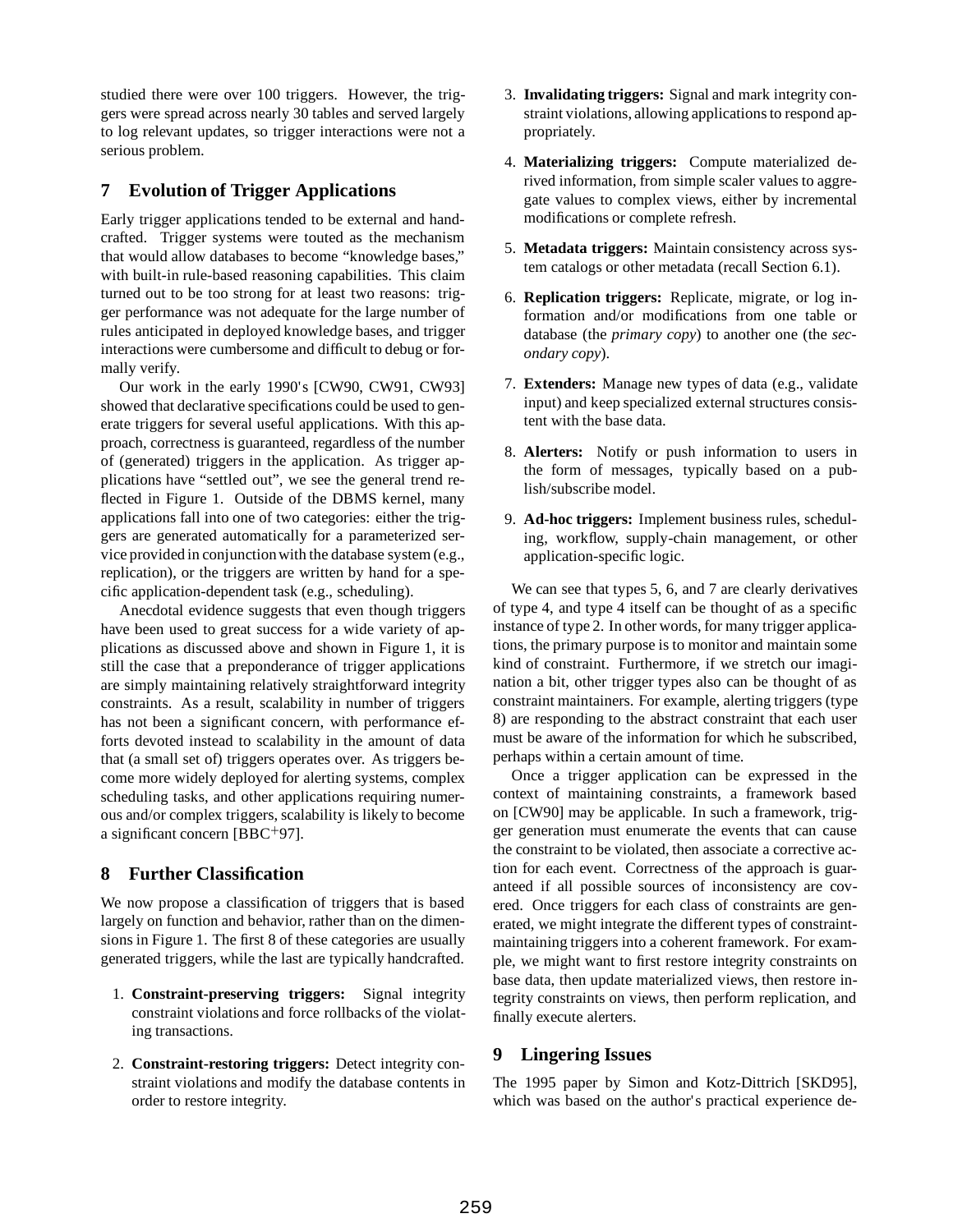ploying trigger-based applications, did a good job of summarizing both the benefits and pitfalls of database triggers. To a large extent, the positive and negative aspects brought forth in that paper remain true today. The main recognized advantages of trigger-based applications are still the ability to move shared application logic and business rules into the database (rather than hard-coding the behavior into all applications), and the ability to specify integrity constraints that go beyond the specific types of built-in constraints supported by SQL.

On the negative side, among the problems cited by [SKD95] based on their application-building experience are:

- 1. Lack of expressive events in the SQL standard, e.g., no event predicates, user-defined events, or conjunction.
- 2. Product limitations, such as a maximum number of triggers per event type.
- 3. Lack of uniformity across products—syntactic, semantic, and transactional—resulting in confusion and a lack of portability.
- 4. Subtle behavior, particularly when mixing different types of triggers, or mixing triggers and built-in constraints.
- 5. Lack of structuring mechanisms and debugging tools for triggers, making it very difficult to specify and understand how a large number of triggers interact among themselves and with transactions.
- 6. Performance penalty when compared against hardcoding and optimizing the desired effect.

Let us examine how each of these problem areas has evolved since 1995.

### **Expressive events**

Events are no more expressive, and the now-established SQL-99 standard with only the simplest of event types (*insert*, *delete*, or *update* on one table, possibly restricted to certain columns) virtually guarantees that events will remain simple. However, richer event types as suggested in [SKD95] can largely be encoded using SQL-99 triggers by making trigger conditions more complicated. At that point the issue becomes one of optimization: the triggers are expressible, but they execute inefficiently because of lack of sophistication in the trigger processor. Thus, one important challenge becomes efficient monitoring of triggers with complex conditions. There has been only a smattering initial work in the research community along these lines, e.g., [Han92].

Another class of trigger events not yet supported in products—despite their prominence in several research

prototypes—is *time-based events*. Although there are numerous interfaces for specifying and scheduling activities based on time, including database activities, to date we have not seen time-based events incorporated directly into a commercial DBMS trigger system.

### **Product limitations**

Product limitations are being lifted, slowly. The limit on number of triggers per event type has been eliminated in most products, since the limitation was an obstacle even to simple trigger-based services. However, most DBMS's still do not integrate their trigger and constraint systems well [CPM96]. Furthermore, run-time behavior may be unnecessarily restricted (e.g., limits on number of rule activations), and many systems still lack a means of prioritizing when multiple triggers are activated at the same time [ACL91]. All of these issues have been addressed in some detail in the research community [WC96], but not yet adopted in all products.

### **Uniformity**

We expect lack of uniformity to improve somewhat as the SQL-99 standard settles in, although standards never seem to solve uniformity problems fully. For example, the different transactional models supported by different DBMS products can have subtle but significant effects on trigger behavior, even if the semantics of the triggers themselves appear identical.

### **Subtle behavior**

There has been little improvement since 1995, except perhaps in understanding the extent of the subtleties [CPM96]. Even in the presence of well-defined trigger semantics, behavior can be surprising. For example, row-level triggers are activated once for each modified (inserted, deleted, or updated) tuple, but no triggers are activated until the modification statement is complete. Thus, the execution of a row-level trigger effectively enumerates through the modified rows in an undefined order, possibly invoking complex procedural logic (and even database updates) for each row. As another example, if triggers invoke external actions, there is no way for the external actions to know if the triggering transaction committed. Thus, an external action may be invoked multiple times for restarted transactions, and it may perform actions based on changes that do not commit. "Deferred" or "commit" triggers are not supported by most DBMS trigger systems, so programming correct deferred behavior requires a significant amount of effort.

These issues are just examples, but they serve to further underscore the importance of the application development and trigger analysis tools, mentioned next.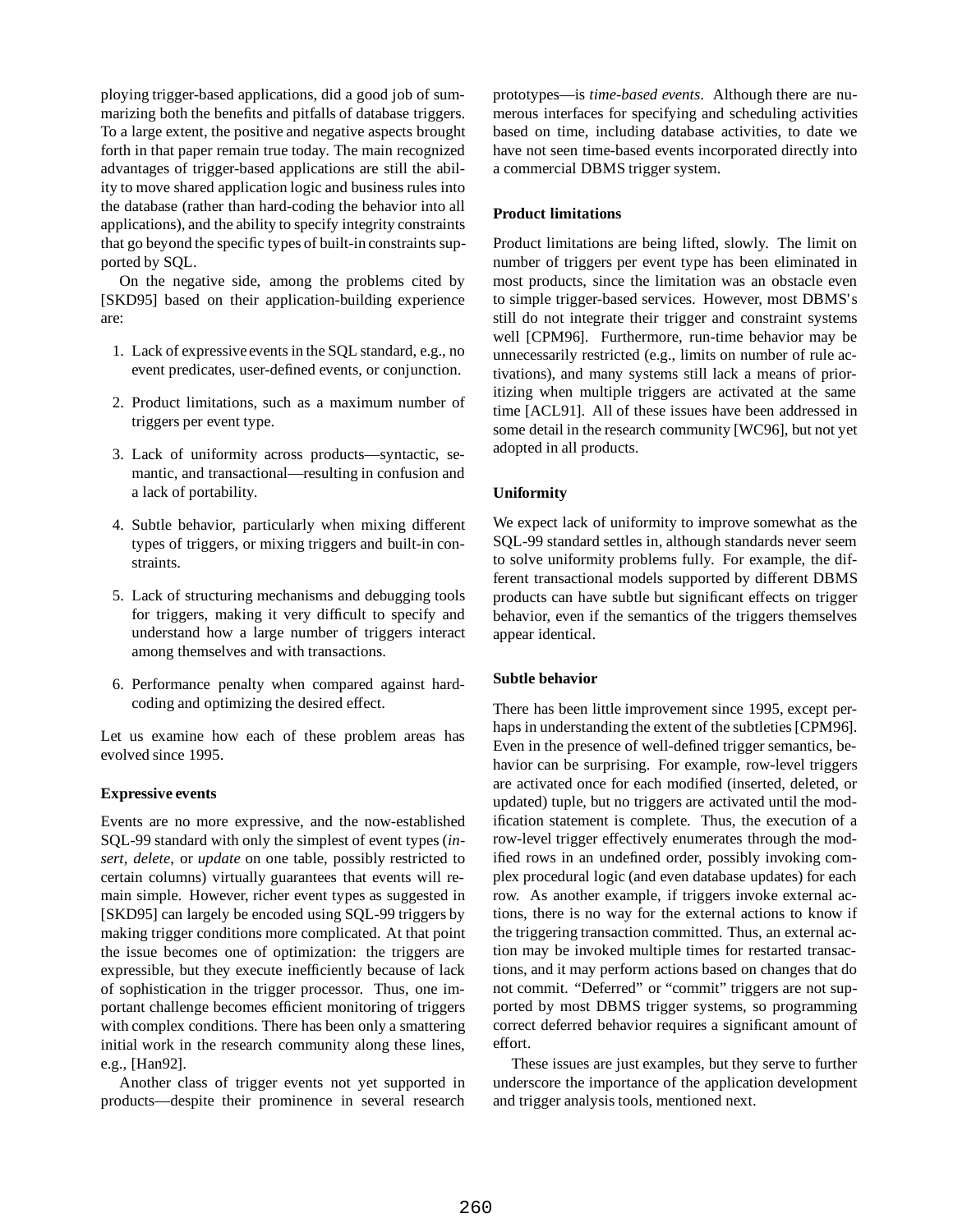#### **Development support**

Lack of a support environment for developing handcrafted trigger applications is still a significant problem. Although the research community has produced a number of nice theoretical results and prototype implementations in this area, commercial database systems are void of trigger design support, and introducing such tools may never reach the radar screen for database vendors. Thus, instead of the emergence of fully general trigger analysis and design tools, we see the growth in:

- Automatic generation of trigger sets from declarative specifications, as discussed throughout this paper, and already used in a surprising number of trigger applications (second row of Figure 1).
- An intermediate approach between fully automatic trigger generation and completely handcrafted trigger sets: trigger programming "wizards" as described in Section 6.2 that assist in developing correct trigger sets for a particular application.

#### **Performance**

Trigger performance can certainly be a problem, although not uniformly across all applications. There are many cases when a small number of triggers embedded in the DBMS clearly outperforms an approach that hard-codes the same functionality into multiple applications. However, when an application permits a very large number of triggers on the same table (e.g., an alerting system), or when trigger conditions are complex as discussed earlier, performance quickly deteriorates in all deployed trigger systems that we know of. (For example, as mentioned earlier, implementing a rule-based inferencing system using database triggers is infeasible at this time given existing trigger implementations.) Again, there has been some work in the research community, particularly in terms of scaling the number of triggers while maintaining good performance, that has not yet found its way into products.

### **10 Conclusions**

Triggers are being used in a variety of significant ways in today's database systems and applications. The primary use of triggers is still to enforce various integrity constraints driven by the application, and we have argued that more uses of triggers than one might think are in fact maintaining constraints of one sort or another. Meanwhile, there is still work to do in trigger processing for researchers and developers alike, particularly to address performance issues and the lack of application development tools.

### **Acknowledgements**

We are grateful to Jim Gray and Ron Soukop for some initial information on trigger applications to get this paper rolling, to Mike Stonebraker for a useful discussion near the finish line, to Richard Sidle for comments on a draft, and to the following folks at IBM for helpful answers to numerous questions: Qi Cheng, Patrick Dantressangle, Stefan Dessloch, Jing-Song Jang, Beth Hamel, Madhu Kochar, Nelson Mattos, and Calisto Zuzarte.

Stefano and Jennifer are grateful to IBM Almaden for providing a stimulating environment for their joint work in active databases, and to Bruce Lindsay, Hamid Pirahesh, and especially Bobbie Cochrane for all their great work in making constraints and triggers a reality in practice (and in helping us assemble this paper).

### **References**

- [ACL91] R. Agrawal, R.J. Cochrane, and B. Lindsay. On maintaining priorities in a production rule system. In *Proceedings of the Seventeenth International Conference on Very Large Data Bases*, pages 479–487, Barcelona, Spain, September 1991.
- [BBC<sup>+</sup> 97] P. Bernstein, M. Brodie, S. Ceri, et al. The Asilomar report on database research. *SIGMOD Record*, 27(4):74–80, December 1997.
- [BDD<sup>+</sup> 98] R. Bello, K. Dias, A. Downing, et al. Materialized views in Oracle. In *Proceedings of the Twenty-Fourth International Conference on Very Large Data Bases*, pages 659–664, New York, New York, August 1998.
- [CF97] S. Ceri and P. Fraternali. *Designing Database Applications with Objects and Rules: The IDEA Methodology*. Addison-Wesley, 1997.
- [CPM96] R.J. Cochrane, H. Pirahesh, and N.M. Mattos. Integrating triggers and declarative constraints in SQL database sytems. In *Proceedings of the Twenty-Second International Conferenceon Very Large Data Bases*, pages 567–578, Mumbai, India, September 1996.
- [CW90] S. Ceri and J. Widom. Deriving production rules for constraint maintenance. In *Proceedings of the Sixteenth International Conference on Very Large Data Bases*, pages 566–577, Brisbane, Australia, August 1990.
- [CW91] S. Ceri and J. Widom. Deriving production rules for incremental view maintenance. In *Proceedings of the Seventeenth International Conference on Very Large Data Bases*, pages 577–589, Barcelona, Spain, September 1991.
- [CW93] S. Ceri and J. Widom. Managing semantic heterogeneity with production rules and persistent queues. In *Proceedings of the Nineteenth International Conference on Very Large Data Bases*, pages 108–119, Dublin, Ireland, August 1993.
- [DHL90] U. Dayal, M. Hsu, and R. Ladin. Organizing long-running activities with triggers and transactions. In *Proceedings of the ACM SIGMOD International Conferenceon Managementof Data*, pages 204–214, Atlantic City, New Jersey, May 1990.